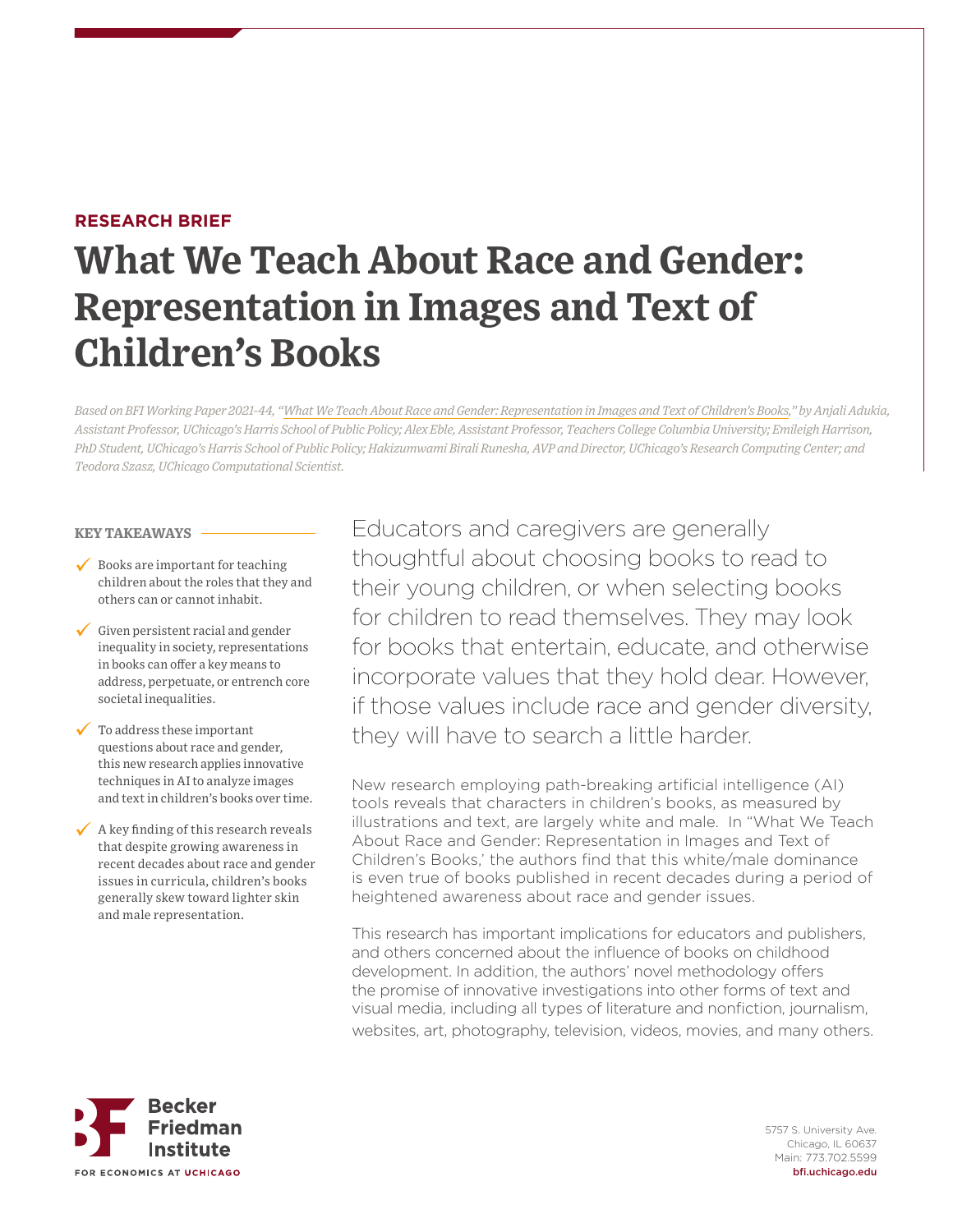# **A Note on Methodology**

The authors' main data set is a series of books targeted to children and likely to appear in homes, classrooms, and school libraries over the past century. Specifically, they use books that received awards either administered or featured by the Association for Library Service to Children, a division of the American Library Association, starting in 1922. These and other children's books are often filled with images that transmit implicit and explicit messages to readers.

Historically, human coders provided content analysis, a time-consuming effort necessarily limited in scope and impacted by human behavior and biases. To address these limitations, the authors devised a unique application to harness the analytic power of artificial intelligence tools (AI). They developed computer vision tools that use convolutional neural networks to identify and classify components of images; in this case, detecting characters in photos and illustrations and classifying their race, gender, and age. While AI tools also reflect bias in their training data and algorithms, they can be more replicable, can be standardized, and can be applied to a much larger sample than manual content analysis.

Analyzing images involves three primary components: training the computer to detect faces, classifying skin color, and predicting the race, gender, and age of the faces. The authors build on existing face analysis software tools and also make pathbreaking improvements, including training their model to analyze illustrations, developing a classification of skin color, and introducing higher precision for classification of gender and age. [See the full working paper for detailed description and for many visual representations of this work, as well as an interactive chart depicting race and gender representation in various book collections.]

# **Diversity is not yet mainstream**

Research has revealed the importance of curricular materials in education for teaching children about the world. In particular, the way that people are represented within books including the roles that they inhabit—can contribute to children's understanding about what roles they and others can or cannot inhabit. Given persistent racial and gender inequality in society and the importance of identity and representation in driving beliefs, aspirations, academic effort, and outcomes, these representations offer a key means to either address, perpetuate, or entrench core societal inequalities.

So how do children's books stack up in terms of issues pertaining to race and gender? To answer this and related questions, the authors developed new software for the systematic analysis of images, highlighting their potential use in a wide range of applications in policy, education practice, and social science research. [See A Note on Methodology.] They then applied those tools, alongside established text analysis methods, to analyze children's books categorized broadly as Mainstream, or those considered of high literary value but written without explicit intention to highlight an identity group (e.g., the Newbery and Caldecott Awards); and Diversity books selected because they highlight experiences of specific identity groups (e.g., the Coretta Scott King and South Asia Book Awards).

In total, the 1,133 books in the study came from 19 different award categories and included over 160,000 pages of content published over the last 100 years (The Newberry was first awarded in 1922 and the Caldecott in 1938, for example, while the

Books selected to highlight people of color or females increasingly depict characters with darker skin tones over time. However, Mainstream books have increased representation of lighter skin tones over the last two decades despite growing rhetoric about the importance of diverse representation.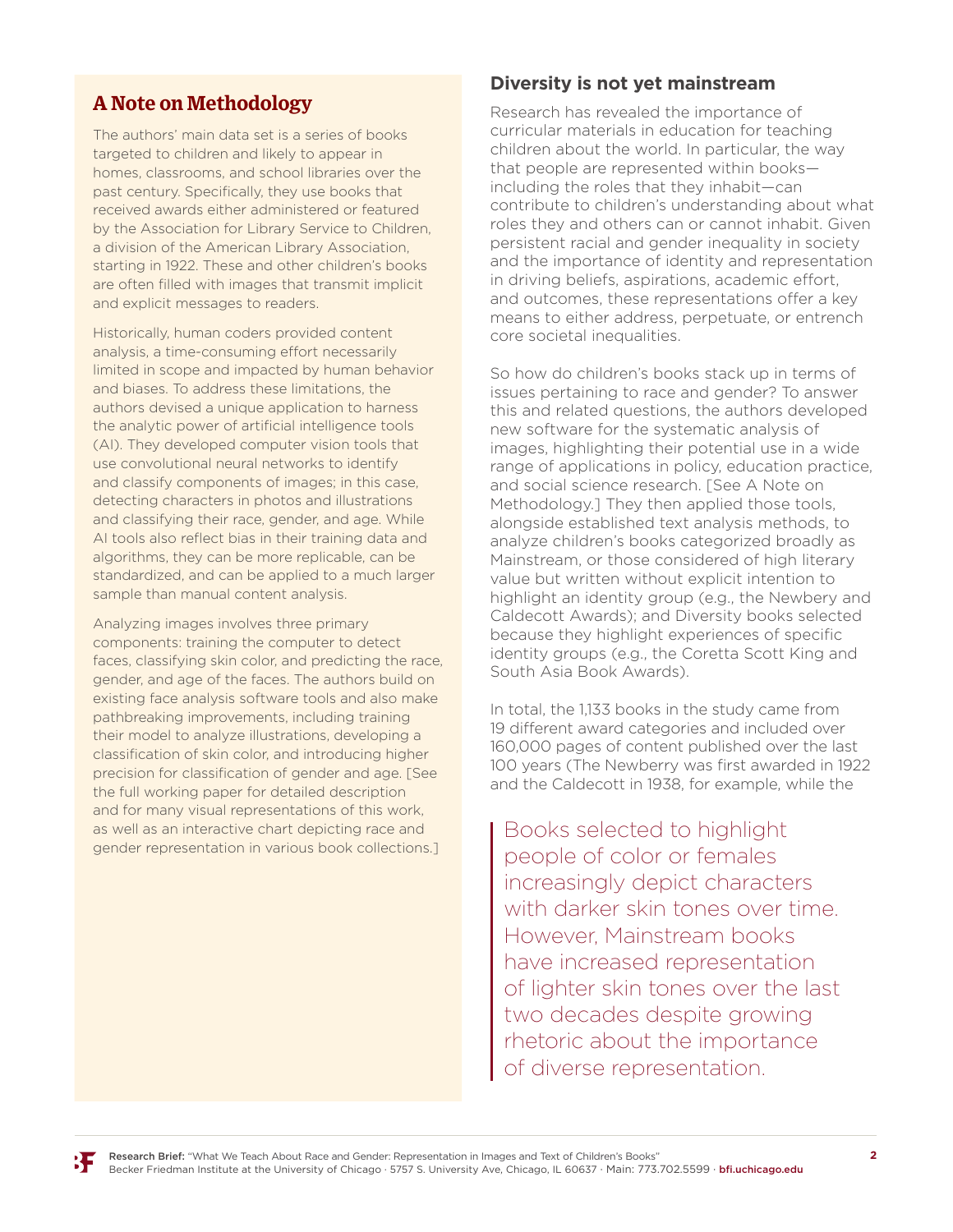

**Figure 1 ·** Image Results: Skin Color and Race Predictions **Image Results: Skin Color and Race Predictions**

faces in images. For example, the top graph in Figure 1 shows that a person identified as Asian in the Mainstream collection will be depicted with lighter skin on average than a person Note: This figure shows the distribution of skin color tint by predicted race of the detected identified as Asian in the Diversity collection.

Coretta Scott King Awards began in 1970, and the South Asia Book Awards in 2012).

The authors' novel analysis of images revealed the following about race in children's books:

- Books in the Mainstream collection are more likely to depict lighter-skinned characters than those in the Diversity collection, potentially appealing to the assumed preferences of the median reader.
- Books selected to highlight people of color or females increasingly depict characters with darker skin tones over time. However, Mainstream books have increased representation of lighter skin tones over the last two decades despite growing rhetoric about the importance of diverse representation.
- Specifically, books in the Mainstream collection are much more likely to depict characters who are racially ambiguous in terms of skin color, disproportionately using skin colors that cannot be classified either as that of light-skinned characters nor as that

of dark-skinned characters, a technique the authors term as "butterscotching."

- Also, while females have always appeared in pictures over time (still less than 50 percent on average, but closer to 50 percent than in text), they are predominantly White females.
- Particularly surprising is that despite no systematic differences in skin tones across ages in society, children are more likely than adults to be shown with lighter skin, regardless of collection.

The authors also compared the incidence of female appearances in images to female mentions in text to find that:

- Females are more consistently visualized (seen) in images than spoken about (heard) in the text, except in the collection of books specifically selected to highlight females, suggesting symbolic inclusion of females in pictures without their substantive inclusion in the actual story.
- This underrepresentation holds regardless of the measure used: predicted gender of the pictured character, pronoun counts, specific gendered words, famous figure gender, and character first names.
- Males, especially White males, are persistently more likely to be represented by every measure, with little change over time despite substantial changes in female societal participation.
- Even though these books are targeted to children, adults are depicted more often than children in both images and text.

In a separate analysis about the appearance of famous figures, the authors find that:

• The Diversity collection has broader geographic representation of famous figures born outside of the United States or Europe than the Mainstream collection. However, when either collection presents a character outside of these two regions, that character is more likely to be male.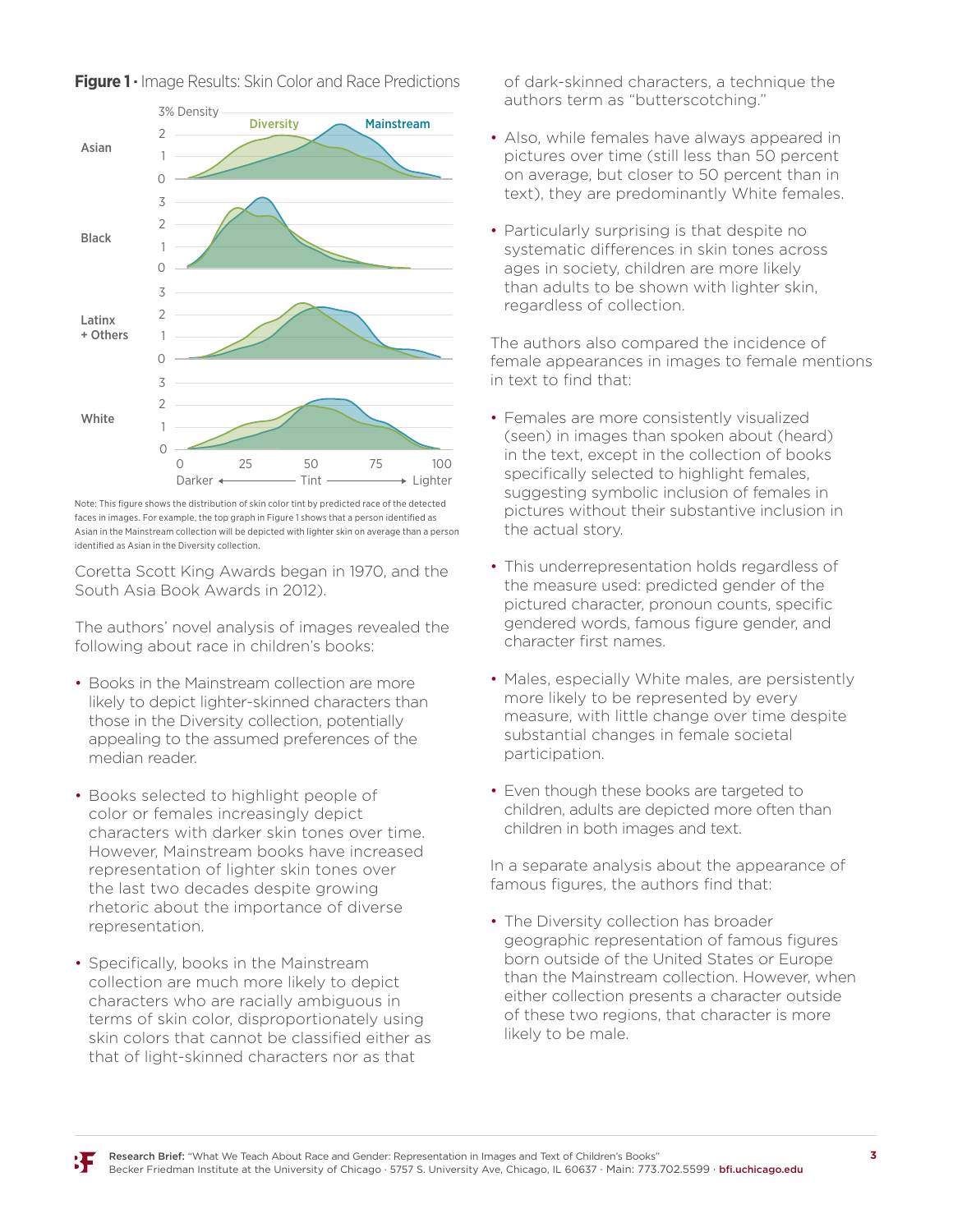# **Figure 2 ·** Women Should be Seen More Than Heard? **Women Should be Seen More Than Heard?**

#### a) Percent Female Faces Detected vs. Female Words & Characters b) Percent Male Faces Detected vs. Male Words & Characters



Note: In this figure the authors contrast the representation of females in the text of these collections of books with representation of females in the images of the same books. In Panel A, they plot collection-by-decade averages of female representation in images (on the y axis) and female representation in text (on the x axis). On the y-axis, the authors plot the average percent of female representation in images (on meetion by accure trendges or remain representation in images (on the y-axis) and remain representation in text (on the x axis). On the y-axis, the dutings faces out of all faces detected. On the x-axis, they plot the average percent of gendered words which are female. Panel B shows the inverse to Panel A: the proportional representation of males in images and text. The authors detect faces using a Google Vision AutoML model trained on illustrations. Within these faces, the authors classify gender using an AutoML algorithm trained using a manually labeled random sample of our data, assigning the female value to all faces receiving the female label with a prediction value of greater than 50 percent.

- This finding suggests that while the Diversity collection may represent a broader range of nationalities, it is still unequal in its representation of identity at the intersection of gender and nationality.
- Moreover, White males comprise the majority of famous figures in all collections. Famous people from other racial groups are less likely than either White people or Black people to be represented in any collection (0 – 8 percent), but even then, males are generally more likely to be represented than females within any racial group.

The authors focus their analytical lens on a number of other questions, including the representation of characters from their place of origin (Mainstream books mostly feature people from Europe and the eastern United States, while Diversity books feature those from across the world, especially including the Southern Hemisphere), and the intersectionality of two or more characteristics in one figure, (for example, there is relatively low representation of Black women, even in books in the Diversity

Mainstream books consistently depict people within each race as having lighter skin than people of the same race books selected to highlight people of color.

collections). [See the full working paper for detailed description and for many visual representations of this work, as well as an interactive chart depicting race and gender representation in various book collections.]

There are limitations to this analysis, as the authors stress, including the inherent subjectivity that can be built into AI tools, the flaws in current measures of gender identity, and algorithms' inability to perfectly detect faces or isolate skin from faces and thus leading to measurement error. Also, this analysis consists of a numerical accounting of different characters through simple representational statistics, that is, whether characters are included. However, if a character is depicted in a reductive or stereotypical manner, then solely the existence of representation will be insufficient and possibly counterproductive.

# **Conclusion**

While many educators and schools wish to eliminate books that have overt racial and gender bias, such efforts are necessarily piecemeal and the judgments behind them subjective. This novel research program takes the adage "a picture is worth a thousand words" to heart and introduces a high level of objectivity by systematically analyzing images and text in prominent children's books. In very broad sum, despite growing awareness in recent decades, children's books generally skew toward lighter skin and male representation.